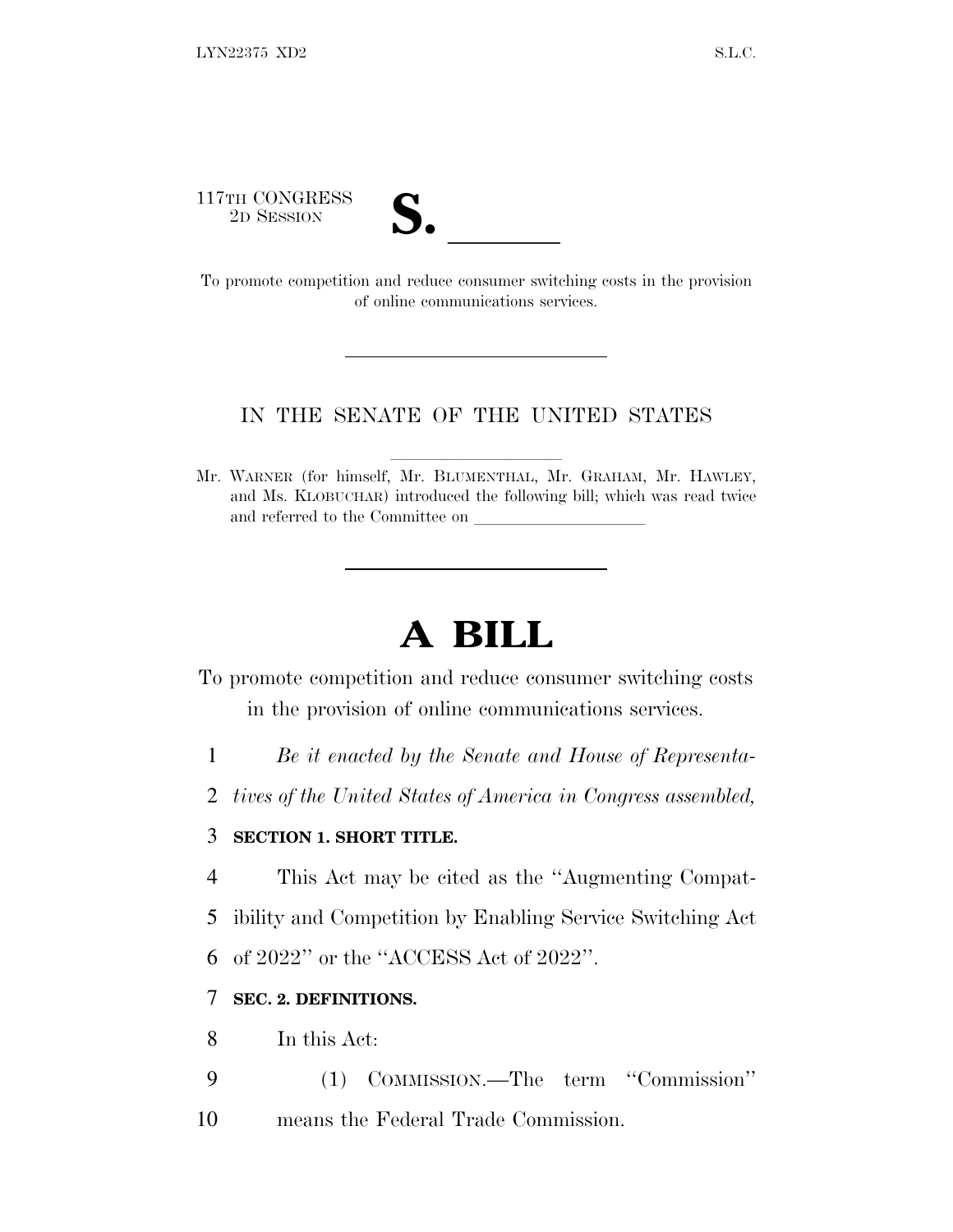(2) COMMUNICATIONS PROVIDER.—The term ''communications provider'' means a consumer-fac- ing communications and information services pro-vider.

 (3) COMPETING COMMUNICATIONS PROVIDER.— The term ''competing communications provider'', with respect to a large communications platform provider, means another communications provider offering, or planning to offer, similar products or services to consumers.

 (4) COMPETING COMMUNICATIONS SERVICE.— The term ''competing communications service'', with respect to a large communications platform, means a similar product or service provided by a competing communications provider.

 (5) CUSTODIAL THIRD-PARTY AGENT.—The term ''custodial third-party agent'' means an entity that is duly authorized by a user to interact with a large communications platform provider on that user's behalf to manage the user's online inter-actions, content, and account settings.

22 (6) INTEROPERABILITY INTERFACE.—The term ''interoperability interface'' means an electronic interface maintained by a large communications platform for purposes of achieving interoperability.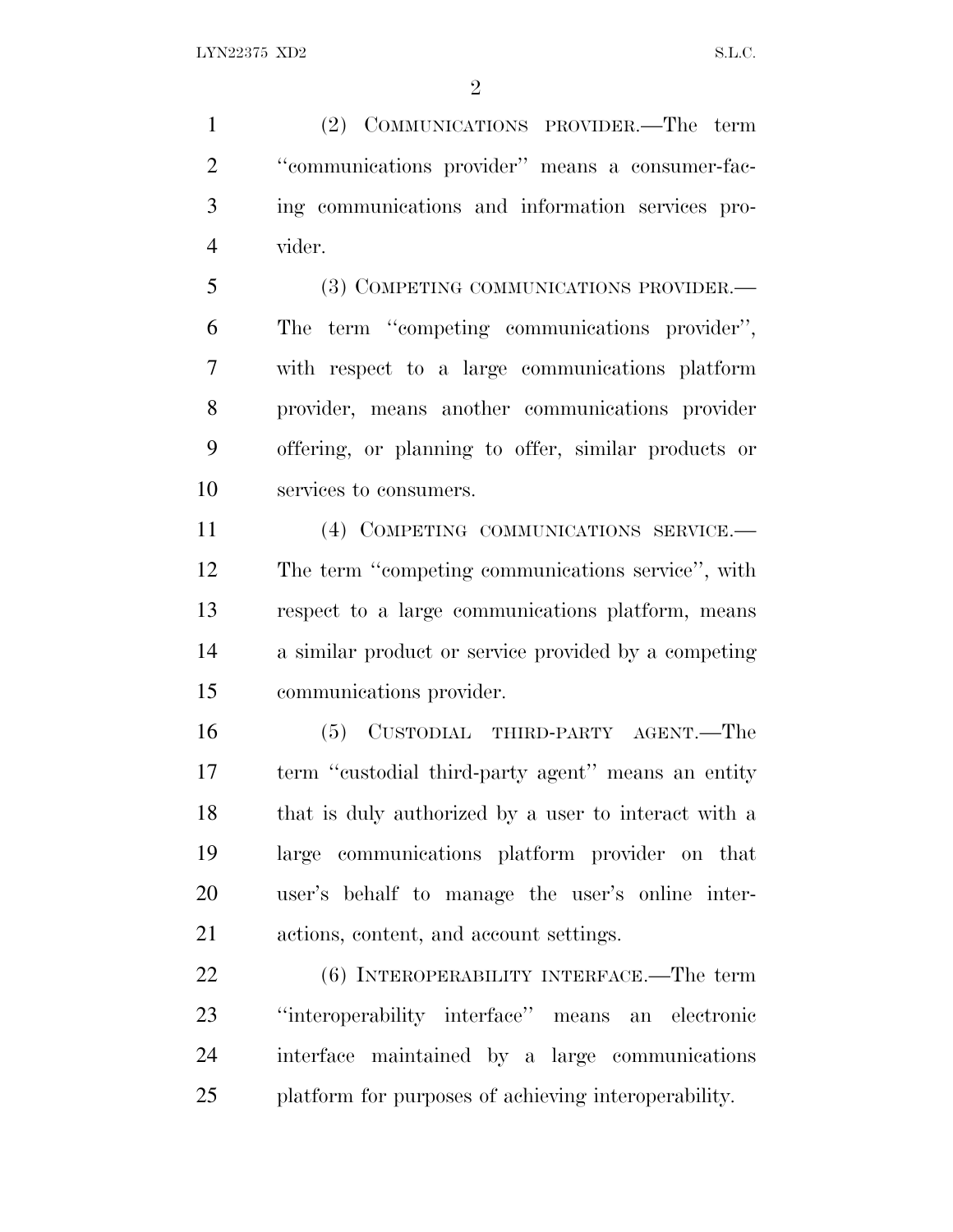| $\mathbf{1}$   | (7) LARGE COMMUNICATIONS PLATFORM.—The            |
|----------------|---------------------------------------------------|
| $\overline{2}$ | term "large communications platform" means a      |
| 3              | product or service provided by a communications   |
| $\overline{4}$ | provider that—                                    |
| 5              | (A) generates income, directly or indirectly,     |
| 6              | from the collection, processing, sale, or sharing |
| $\overline{7}$ | of user data; and                                 |
| 8              | $(B)$ has more than $100,000,000$ monthly         |
| 9              | active users in the United States.                |
| 10             | (8) LARGE COMMUNICATIONS PLATFORM PRO-            |
| 11             | VIDER.—The term "large communications platform    |
| 12             | provider" means a communications provider that    |
| 13             | provides, manages, or controls a large communica- |
| 14             | tions platform.                                   |
| 15             | $(9)$ USER DATA.—                                 |
| 16             | (A) IN GENERAL.—The term "user data"              |
| 17             | means information that is—                        |
| 18             | (i) collected directly by a communica-            |
| 19             | tions provider; and                               |
| 20             | (ii) linked, or reasonably linkable, to a         |
| 21             | specific person.                                  |
| 22             | (B) EXCLUSION.—The term "user data"               |
| 23             | does not include information that is rendered     |
| 24             | unreadable, de-identified,<br>unusable,<br>0r     |
| 25             | anonymized.                                       |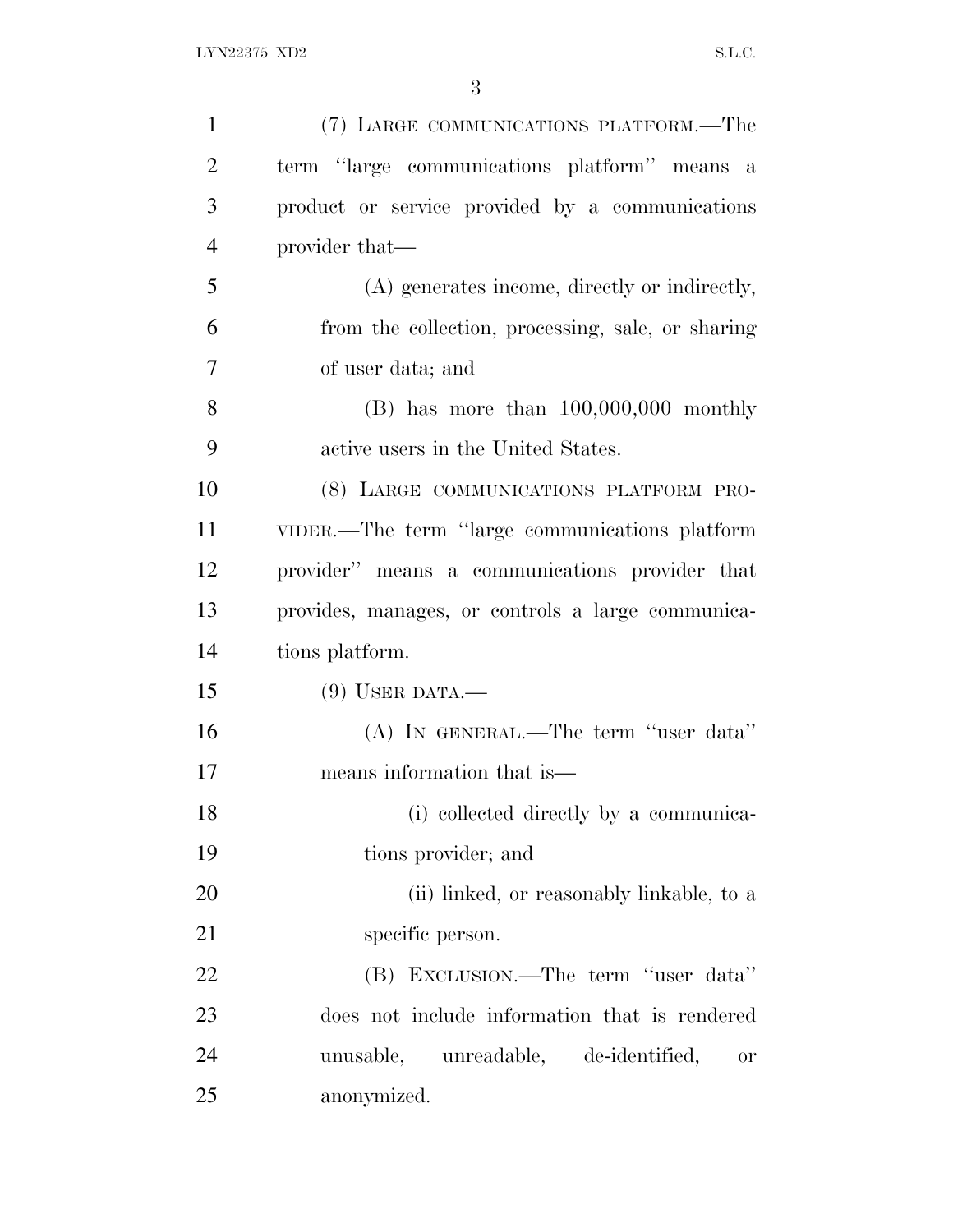### **SEC. 3. PORTABILITY.**

 (a) GENERAL DUTY OF LARGE COMMUNICATIONS PLATFORM PROVIDERS.—A large communications plat- form provider shall, for each large communications plat- form it operates, maintain a set of transparent, third- party-accessible interfaces (including application program- ming interfaces) to initiate the secure transfer of user data to a user, or to a competing communications provider act- ing at the direction of a user, in a structured, commonly used, and machine-readable format.

 (b) GENERAL DUTY OF COMPETING COMMUNICA- TIONS PROVIDERS.—A competing communications pro- vider that receives ported user data from a large commu- nications platform provider shall reasonably secure any user data it acquires.

 (c) EXEMPTION FOR CERTAIN SERVICES.—The obli- gations under this section shall not apply to a product or service by which a large communications platform provider does not generate any income or other compensation, di- rectly or indirectly, from collecting, using, or sharing user data.

### **SEC. 4. INTEROPERABILITY.**

 (a) GENERAL DUTY OF LARGE COMMUNICATIONS PLATFORM PROVIDERS.—A large communications plat- form provider shall, for each large communications plat-form it operates, maintain a set of transparent, third-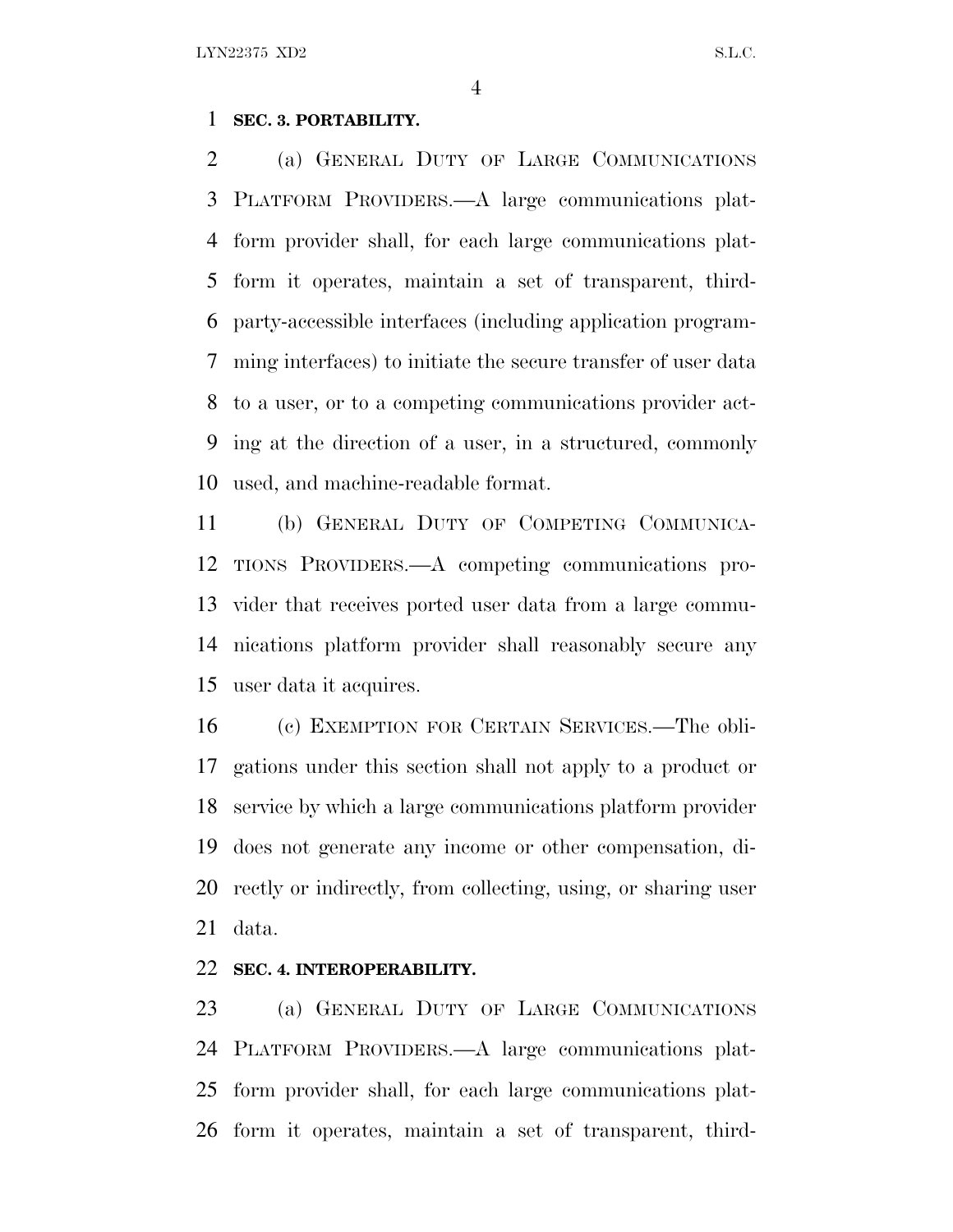party-accessible interfaces (including application program- ming interfaces) to facilitate and maintain technically compatible, interoperable communications with a user of a competing communications provider.

 (b) GENERAL DUTY OF COMPETING COMMUNICA- TIONS PROVIDERS.—A competing communications pro- vider that accesses an interoperability interface of a large communications platform provider shall reasonably secure any user data it acquires, processes, or transmits.

 (c) INTEROPERABILITY OBLIGATIONS FOR LARGE COMMUNICATIONS PLATFORM PROVIDERS.—

 (1) IN GENERAL.—In order to achieve inter- operability under subsection (a), a large communica- tions platform provider shall fulfill the duties under paragraphs (2) through (6) of this subsection.

(2) NON-DISCRIMINATION.—

 (A) IN GENERAL.—A large communica- tions platform provider shall facilitate and maintain interoperability with competing com- munications services for each of its large com- munications platforms through an interoper- ability interface, based on fair, reasonable, and nondiscriminatory terms.

 (B) REASONABLE THRESHOLDS, ACCESS 25 STANDARDS, AND FEES.—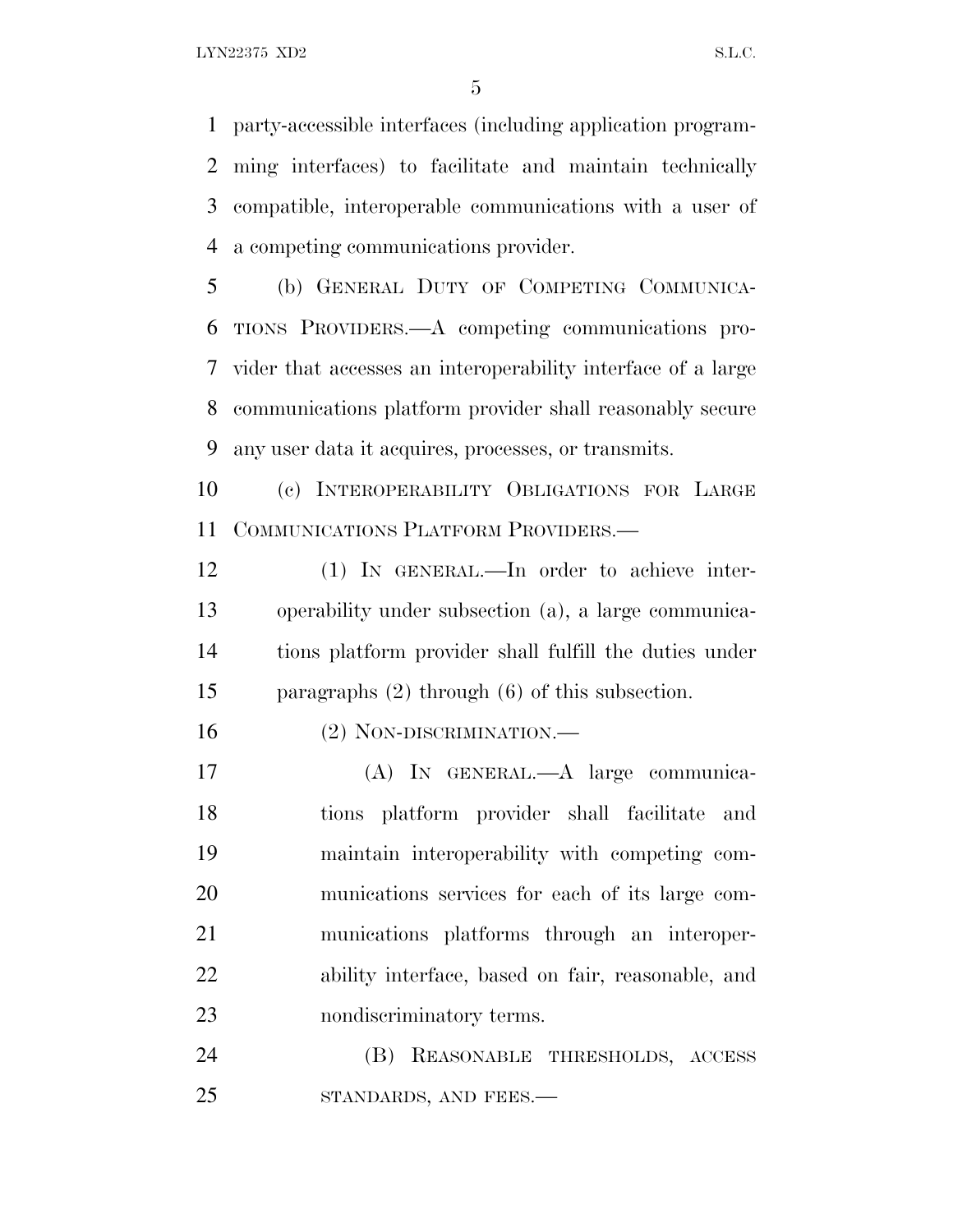| $\mathbf{1}$   | (i) IN GENERAL.—A large commu-                |
|----------------|-----------------------------------------------|
| $\overline{2}$ | nications platform provider may establish     |
| 3              | reasonable thresholds related to the fre-     |
| $\overline{4}$ | quency, nature, and volume of requests by     |
| 5              | a competing communications provider to        |
| 6              | access resources maintained by the large      |
| 7              | communications platform provider, beyond      |
| 8              | which the large communications platform       |
| 9              | provider may assess a reasonable fee for      |
| 10             | such access.                                  |
| 11             | (ii) USAGE EXPECTATIONS.—A large              |
| 12             | communications platform provider may es-      |
| 13             | tablish fair, reasonable, and nondiscrim-     |
| 14             | inatory usage expectations to govern access   |
| 15             | by competing communications providers,        |
| 16             | including fees or penalties for providers     |
| 17             | that exceed those usage expectations.         |
| 18             | (iii) LIMITATION ON FEES AND USAGE            |
| 19             | EXPECTATIONS.—Any fees, penalties, or         |
| 20             | usage expectations assessed under clauses     |
| 21             | (i) and (ii) shall be reasonably proportional |
| 22             | to the cost, complexity, and risk to the      |
| 23             | large communications platform provider of     |
| 24             | providing such access.                        |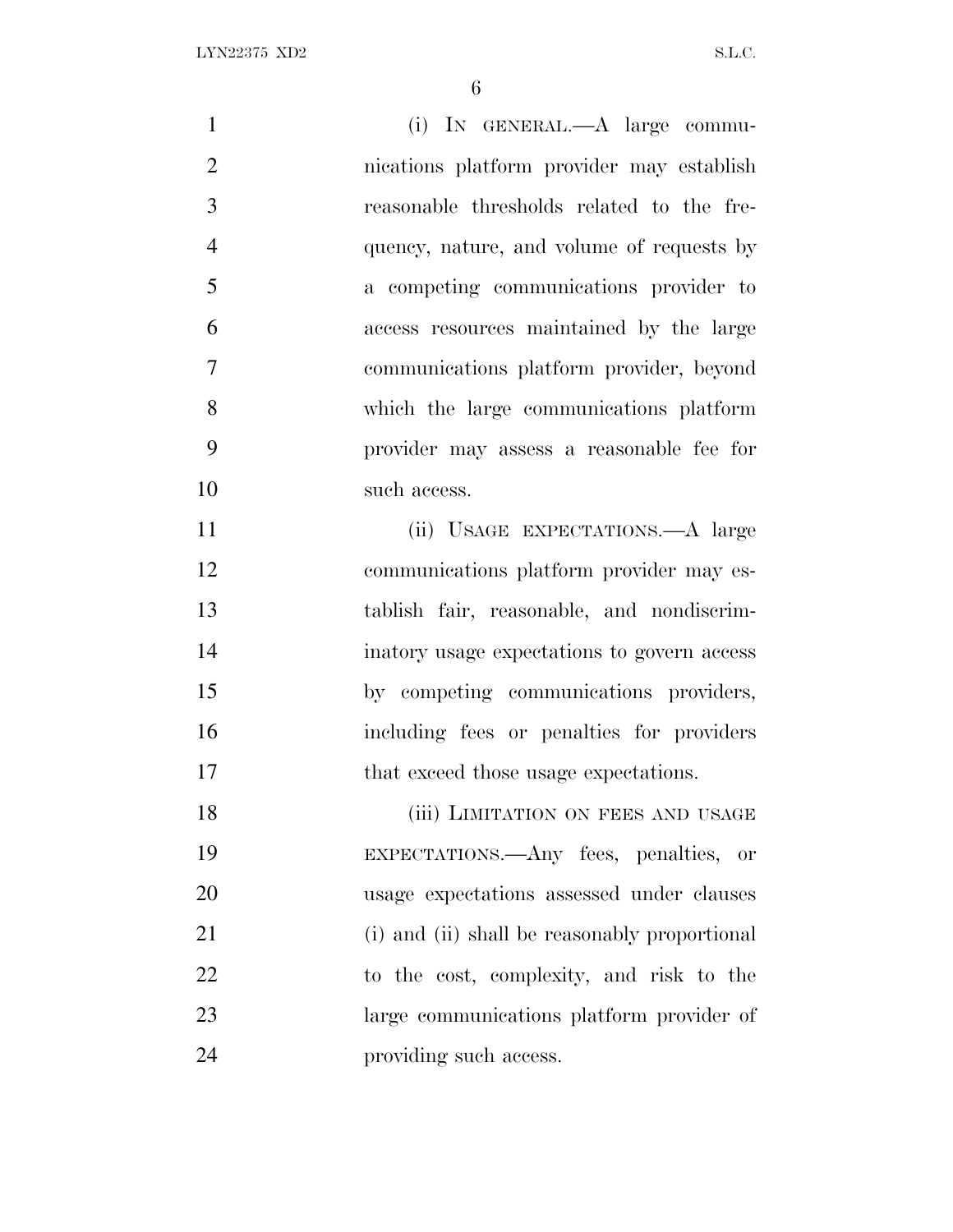| 1              | (iv) NOTICE.- A large communica-                 |
|----------------|--------------------------------------------------|
| $\overline{2}$ | tions platform provider shall provide public     |
| 3              | notice of any fees, penalties, or usage ex-      |
| $\overline{4}$ | pectations that may be established under         |
| 5              | clauses (i) and (ii), including reasonable       |
| 6              | advance notice of any changes.                   |
| 7              | (v) SECURITY AND PRIVACY STAND-                  |
| 8              | ARDS.—A large communications platform            |
| 9              | provider shall, consistent with industry         |
| 10             | best practices, set privacy and security         |
| 11             | standards for access by competing commu-         |
| 12             | nications services to the extent reasonably      |
| 13             | necessary to address a threat to the large       |
| 14             | communications platform or user data, and        |
| 15             | shall report any suspected violations of         |
| 16             | those standards to the Commission.               |
| 17             | (C)<br>PROHIBITED CHANGES<br>TO<br><b>INTER-</b> |
| 18             | FACES.—A change to an interoperability inter-    |
| 19             | face or terms of use made with the purpose, or   |
| 20             | substantial effect, of unreasonably denying ac-  |
| 21             | cess or undermining interoperability for com-    |
| 22             | peting communications services shall be consid-  |
| 23             | ered a violation of the duty under subparagraph  |
| 24             | (A) to facilitate and maintain interoperability  |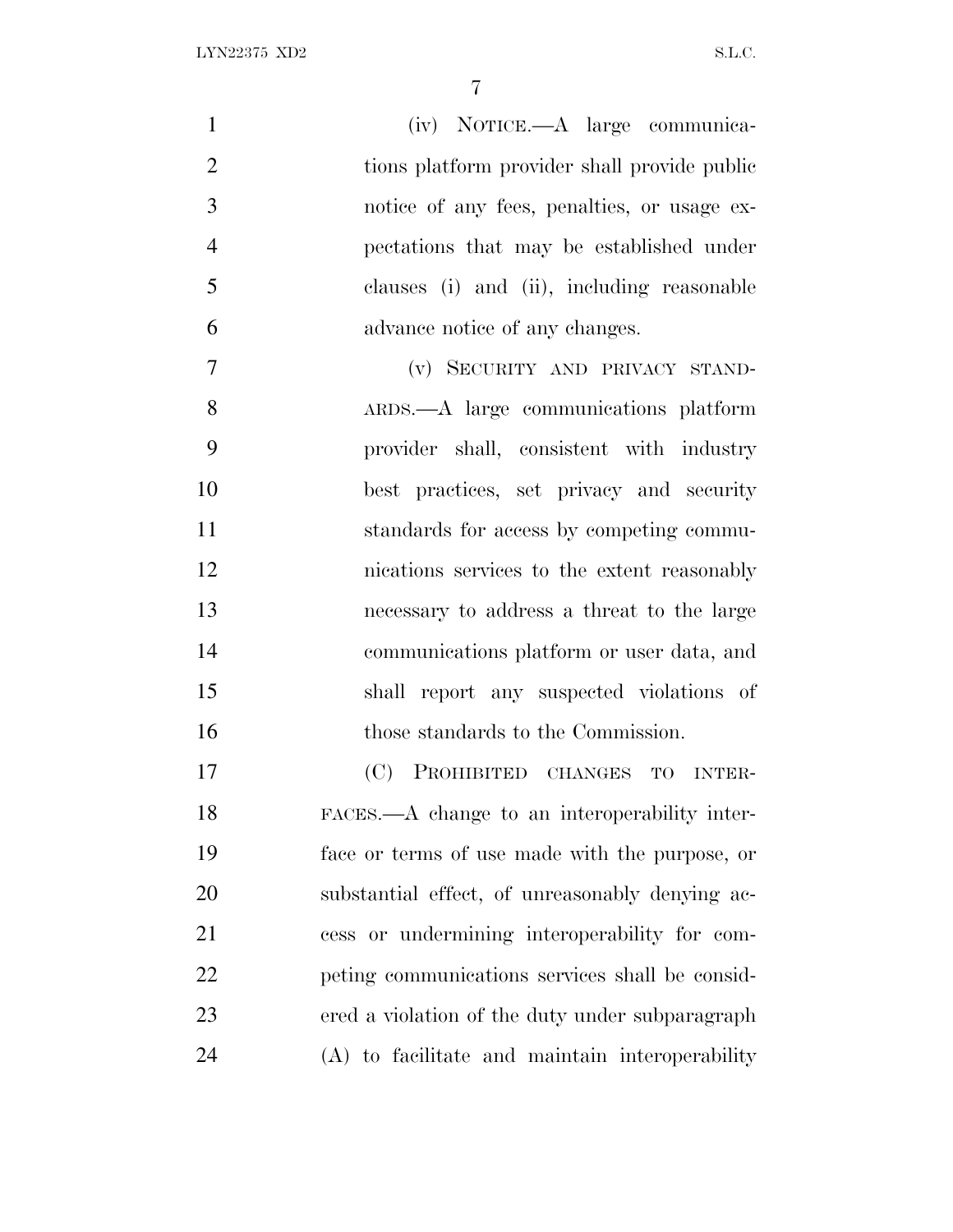| $\mathbf{1}$   | based on fair, reasonable, and nondiscrim-            |
|----------------|-------------------------------------------------------|
| $\overline{2}$ | inatory terms.                                        |
| 3              | (3) FUNCTIONAL EQUIVALENCE.—A large com-              |
| $\overline{4}$ | munications platform provider that maintains inter-   |
| 5              | operability between its own large communications      |
| 6              | platform and other products, services, or affiliated  |
| 7              | offerings of such provider shall offer a functionally |
| 8              | equivalent version of that interface to competing     |
| 9              | communications services.                              |
| 10             | (4) INTERFACE INFORMATION.—                           |
| 11             | (A) IN GENERAL.—Not later than 120                    |
| 12             | days after the date of enactment of this Act, a       |
| 13             | large communications platform provider shall          |
| 14             | disclose to competing communications providers        |
| 15             | complete and accurate documentation describ-          |
| 16             | ing access to the interoperability interface re-      |
| 17             | quired under this section.                            |
| 18             | (B) CONTENTS.—The documentation re-                   |
| 19             | quired under subparagraph $(A)$ —                     |
| 20             | (i) is limited to interface documenta-                |
| 21             | tion necessary to achieve development and             |
| 22             | operation of interoperable products and               |
| 23             | services; and                                         |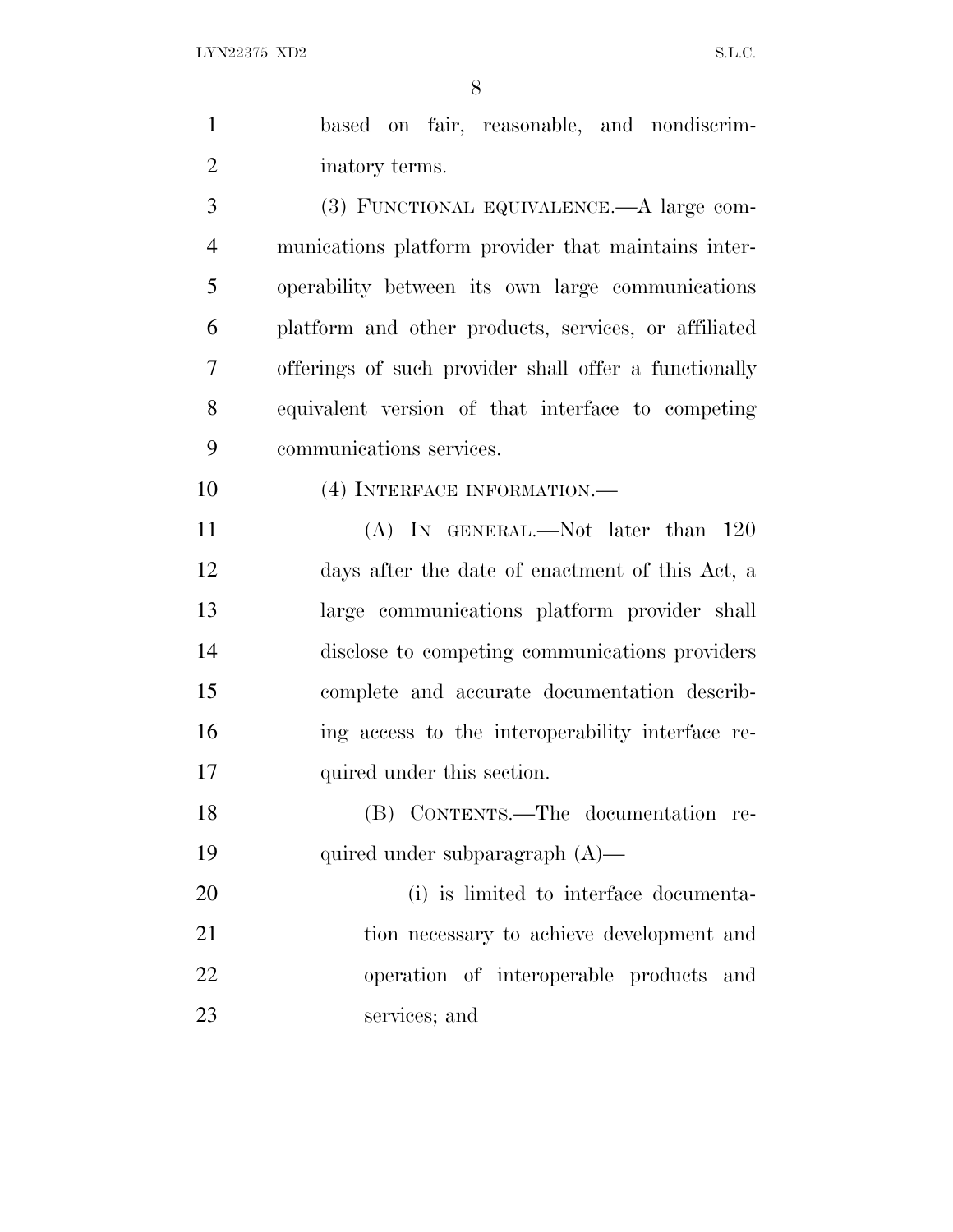(ii) does not require the disclosure of 2 the source code of a large communications platform.

 (5) NOTICE OF CHANGES.—A large communica- tions platform provider shall provide reasonable ad- vance notice to a competing communications pro- vider, which may be provided through public notice, of any change to an interoperability interface main- tained by the large communications platform pro- vider that will affect the interoperability of a com-peting communications service.

 (6) NON-COMMERCIALIZATION BY A LARGE COMMUNICATIONS PLATFORM PROVIDER.—A large communications platform provider may not collect, use, or share user data obtained from a competing communications service through the interoperability interface except for the purposes of safeguarding the privacy and security of such information or main-taining interoperability of services.

20 (d) NON-COMMERCIALIZATION BY A COMPETING COMMUNICATIONS PROVIDER.—A competing communica- tions provider that accesses an interoperability interface may not collect, use, or share user data obtained from a large communications platform provider through the inter-operability interface except for the purposes of safe-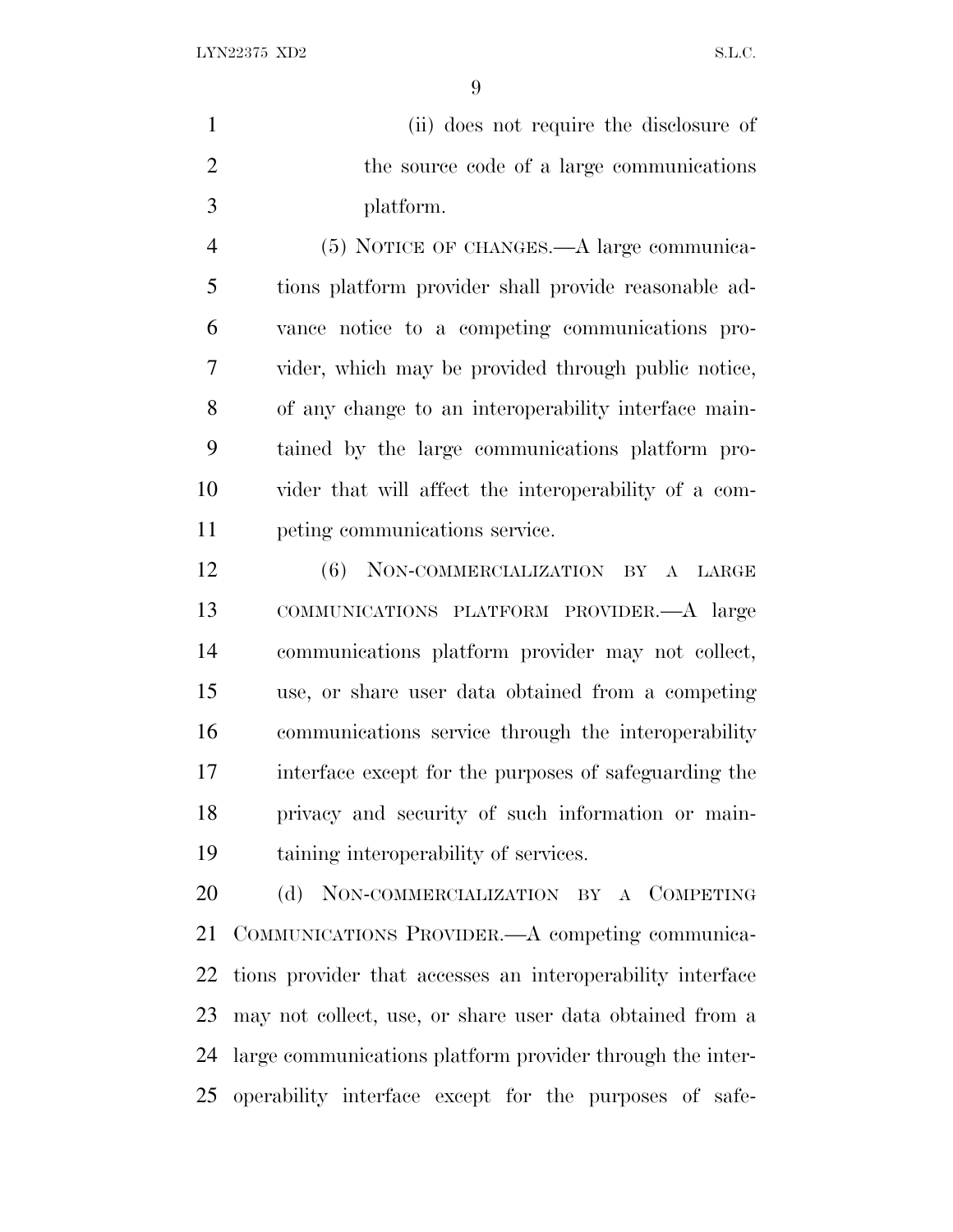guarding the privacy and security of such information or maintaining interoperability of services.

 (e) EXEMPTION FOR CERTAIN SERVICES.—The obli- gations under this section shall not apply to a product or service by which a large communications platform provider does not generate any income or other compensation, di- rectly or indirectly, from collecting, using, or sharing user data.

#### **SEC. 5. DELEGATABILITY.**

 (a) GENERAL DUTY OF LARGE COMMUNICATIONS PLATFORM PROVIDERS.—A large communications plat- form provider shall maintain a set of transparent third- party-accessible interfaces by which a user may delegate a custodial third-party agent to manage the user's online interactions, content, and account settings on a large com-munications platform on the same terms as a user.

 (b) AUTHENTICATION.—Not later than 180 days after the date of enactment of this Act, the Commission shall establish rules and procedures to facilitate a custo- dial third-party agent's ability to obtain access pursuant to subsection (a) in a way that ensures that a request for access on behalf of a user is a verifiable request.

23 (c) REGISTRATION WITH THE COMMISSION.—A cus-todial third-party agent shall register with the Commission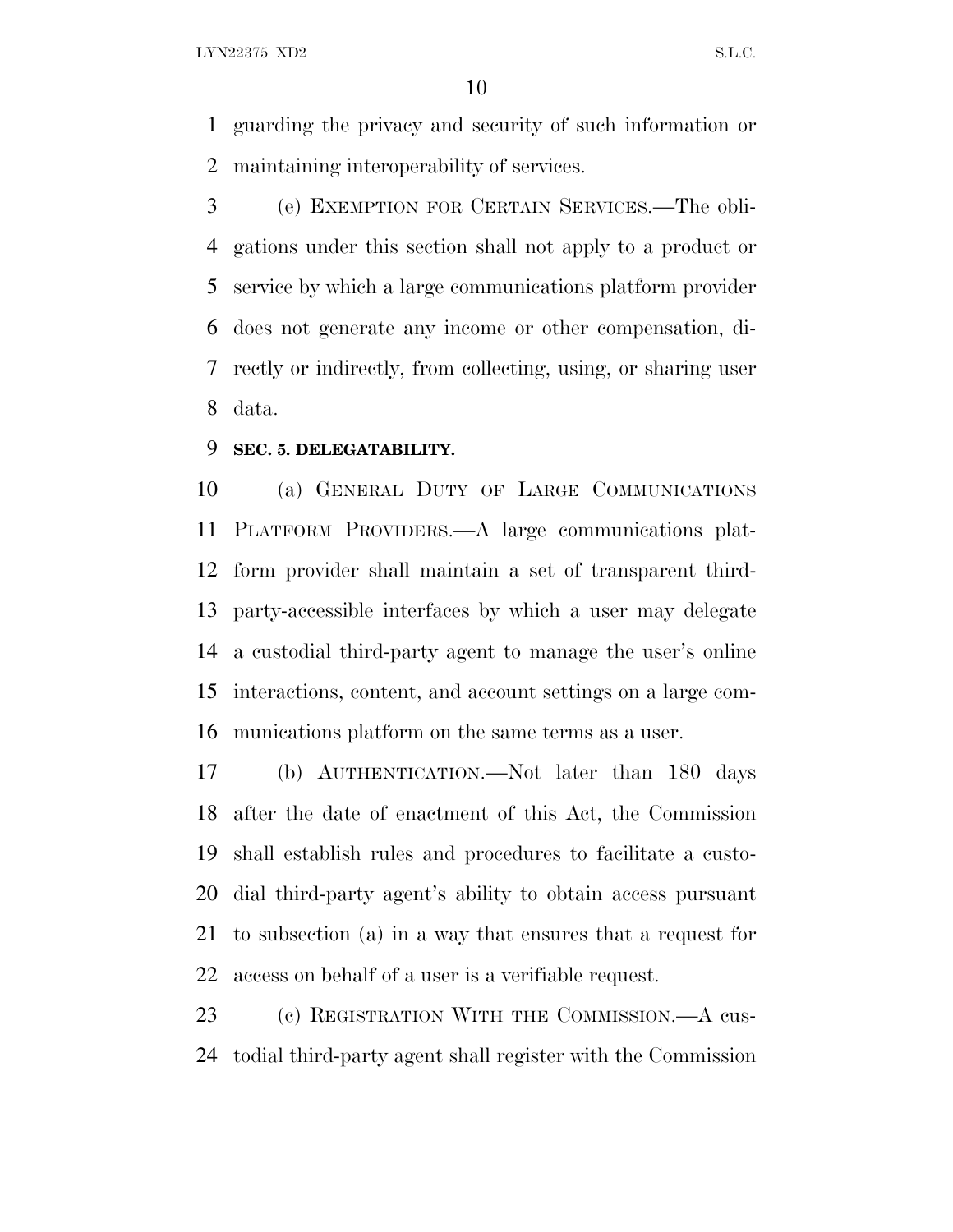as a condition of, and prior to, accessing an interface de-scribed in subsection (a).

 (d) DEREGISTRATION BY THE COMMISSION.—The Commission shall establish rules and procedures to deregister a custodial third-party agent that the Commis- sion determines has violated the duties established in this section.

 (e) REVOCATION OF ACCESS RIGHTS.—A large com- munications platform provider may revoke or deny access for any custodial third-party agent that—

(1) fails to register with the Commission; or

 (2) repeatedly facilitates fraudulent or mali-cious activity.

 (f) DUTIES OF A CUSTODIAL THIRD-PARTY AGENT.—A custodial third-party agent—

 (1) shall reasonably safeguard the privacy and security of user data provided to it by a user, or accessed on a user's behalf;

 (2) shall not access or manage a user's online interactions, content, or account settings in any way that—

 (A) will benefit the custodial third-party 23 agent to the detriment of the user;

 (B) will result in any reasonably foresee-able harm to the user; or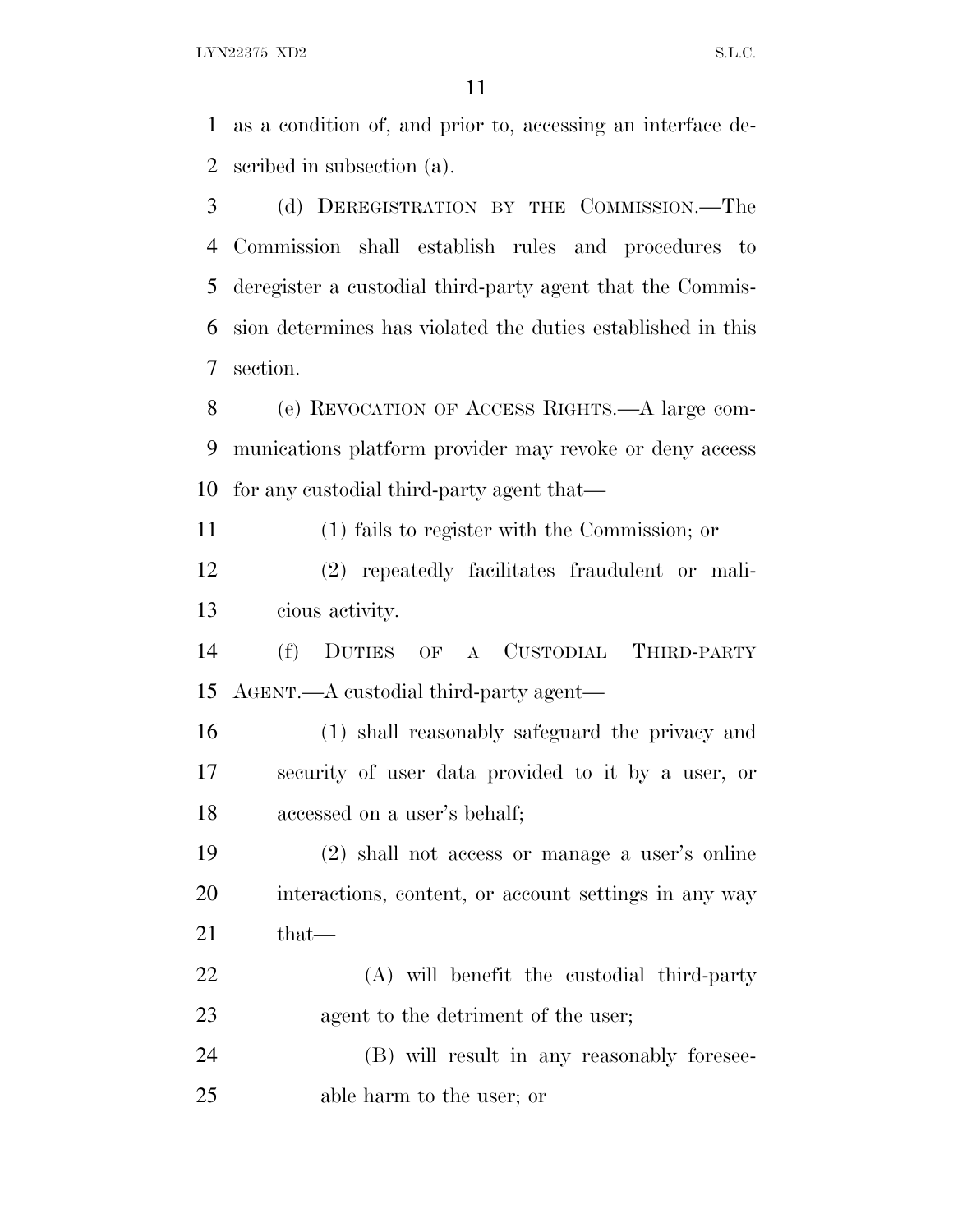(C) is inconsistent with the directions or reasonable expectations of the user; and

 (3) shall not collect, use, or share any user data provided to it by a user, or accessed on a user's be- half, for the commercial benefit of the custodial third-party agent.

 (g) FEES.—A custodial third-party agent may charge users a fee for the provision of the products or services described in subsection (a).

 (h) EXTENT OF ACCESS RIGHTS.—Nothing in this section shall be construed to confer greater rights of ac- cess for a custodial third-party agent to a large commu-nications platform than are accessible to a user.

#### **SEC. 6. IMPLEMENTATION AND ENFORCEMENT.**

 (a) REGULATIONS.—Not later than 1 year after the date of enactment of this Act, the Commission shall pro-17 mulgate regulations to implement section  $4(c)(2)(B)(v)$ and subsections (b), (c), and (d) of section 5.

 (b) AUTHENTICATION.—Not later than 180 days after the date of enactment of this Act, the Commission, in consultation with relevant industry stakeholders, shall establish rules and procedures to facilitate the verification of the validity of requests from users and competing com- munications providers to obtain user data under sections  $3(a)$  and  $4(a)$ .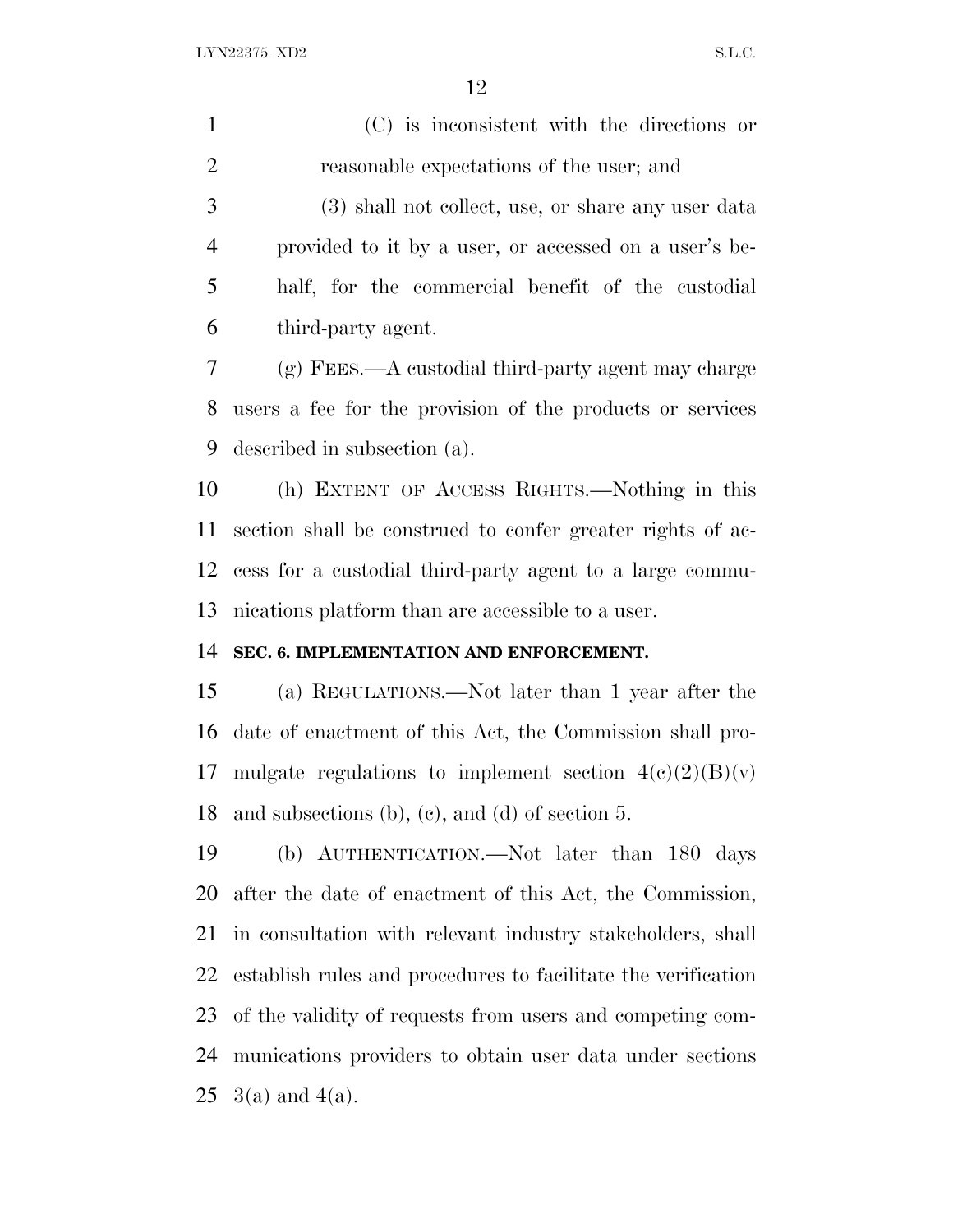(c) TECHNICAL STANDARDS.—Not later than 180 days after the date of enactment of this Act, the Director of the National Institute of Standards and Technology shall develop and publish model technical standards by which to make interoperable popular classes of commu-nications or information services, including—

- (1) online messaging;
- (2) multimedia sharing; and
- (3) social networking.

 (d) COMPLIANCE ASSESSMENT.—The Commission shall regularly assess compliance by large communications platform providers with the provisions of this Act.

 (e) COMPLAINTS.—The Commission shall establish procedures under which a user, a large communications platform provider, a competing communications provider, and a custodial third-party agent may file a complaint al- leging that a large communications platform provider, a competing communication provider, or a custodial third-party agent has violated this Act.

(f) ENFORCEMENT.—

 (1) UNFAIR OR DECEPTIVE ACTS OR PRAC- TICES.—A violation of this Act, or regulations en- acted pursuant to this Act, shall be treated as a vio- lation of a rule defining an unfair or deceptive act 25 or practice prescribed under section  $18(a)(1)(B)$  of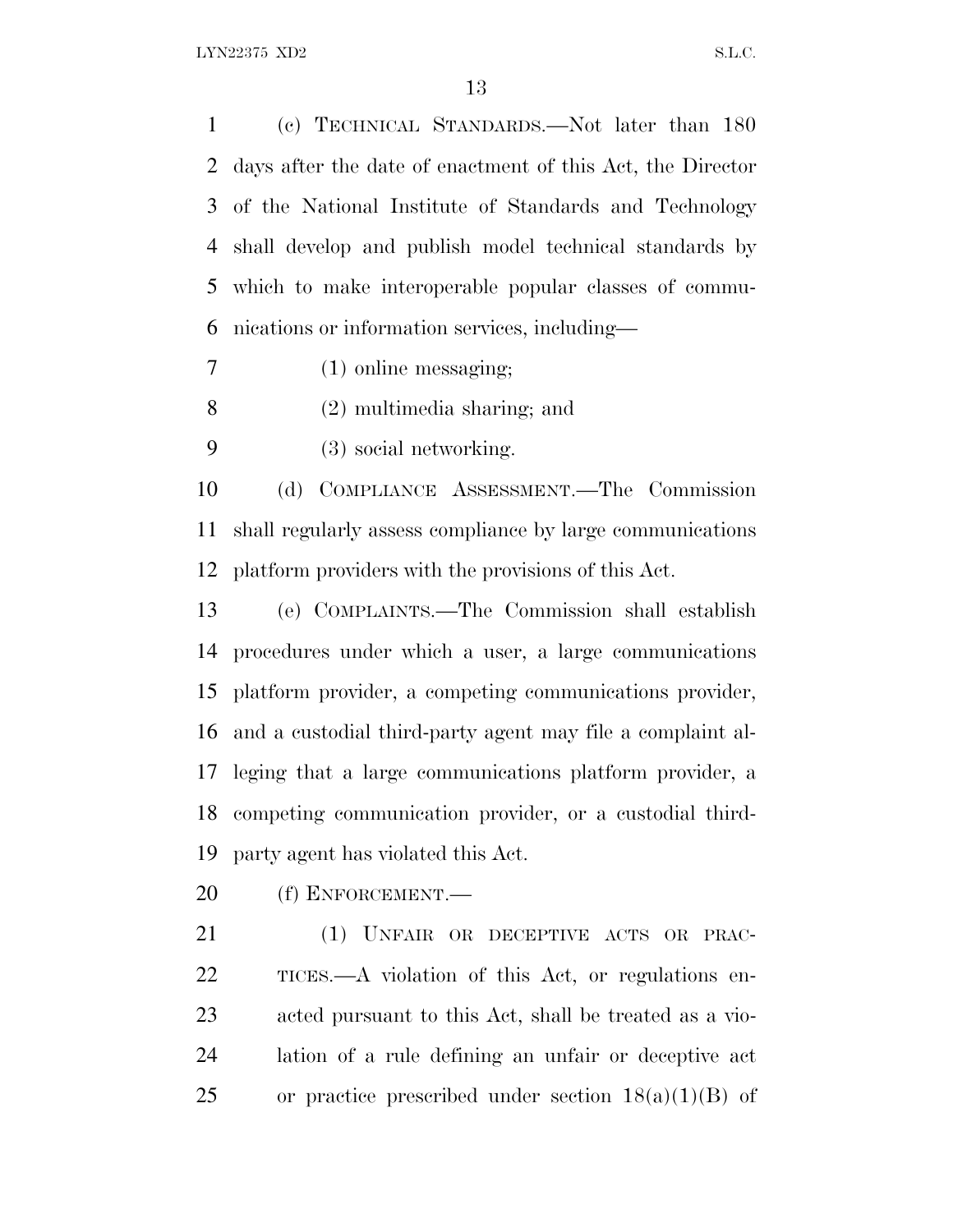| $\mathbf{1}$   | the Federal Trade Commission Act (15 U.S.C.               |
|----------------|-----------------------------------------------------------|
| $\overline{2}$ | $57a(a)(1)(B)$ ).                                         |
| 3              | (2) POWERS OF COMMISSION.—                                |
| $\overline{4}$ | (A) IN GENERAL.—Except as provided in                     |
| 5              | subparagraph $(C)$ , the Commission shall enforce         |
| 6              | this Act in the same manner, by the same                  |
| 7              | means, and with the same jurisdiction, powers,            |
| 8              | and duties as though all applicable terms and             |
| 9              | provisions of the Federal Trade Commission                |
| 10             | Act (15 U.S.C. 41 et seq.) were incorporated              |
| 11             | into and made a part of this Act.                         |
| 12             | (B) PRIVILEGES AND IMMUNITIES.-Ex-                        |
| 13             | cept as provided in subparagraph (C), any per-            |
| 14             | son who violates section 3 shall be subject to            |
| 15             | the penalties and entitled to the privileges and          |
| 16             | immunities provided in the Federal Trade Com-             |
| 17             | mission Act $(15 \text{ U.S.C. } 41 \text{ et seq.}).$    |
| 18             | (C) NONPROFIT ORGANIZATIONS AND COM-                      |
| 19             | MON CARRIERS.—Notwithstanding section 4 or                |
| 20             | $5(a)(2)$ of the Federal Trade Commission Act             |
| 21             | $(15 \text{ U.S.C. } 44, 45(a)(2))$ or any jurisdictional |
| 22             | limitation of the Commission, the Commission              |
| 23             | shall also enforce this Act, in the same manner           |
| 24             | provided in subparagraphs $(A)$ and $(B)$ of this         |
| 25             | paragraph, with respect to common carriers                |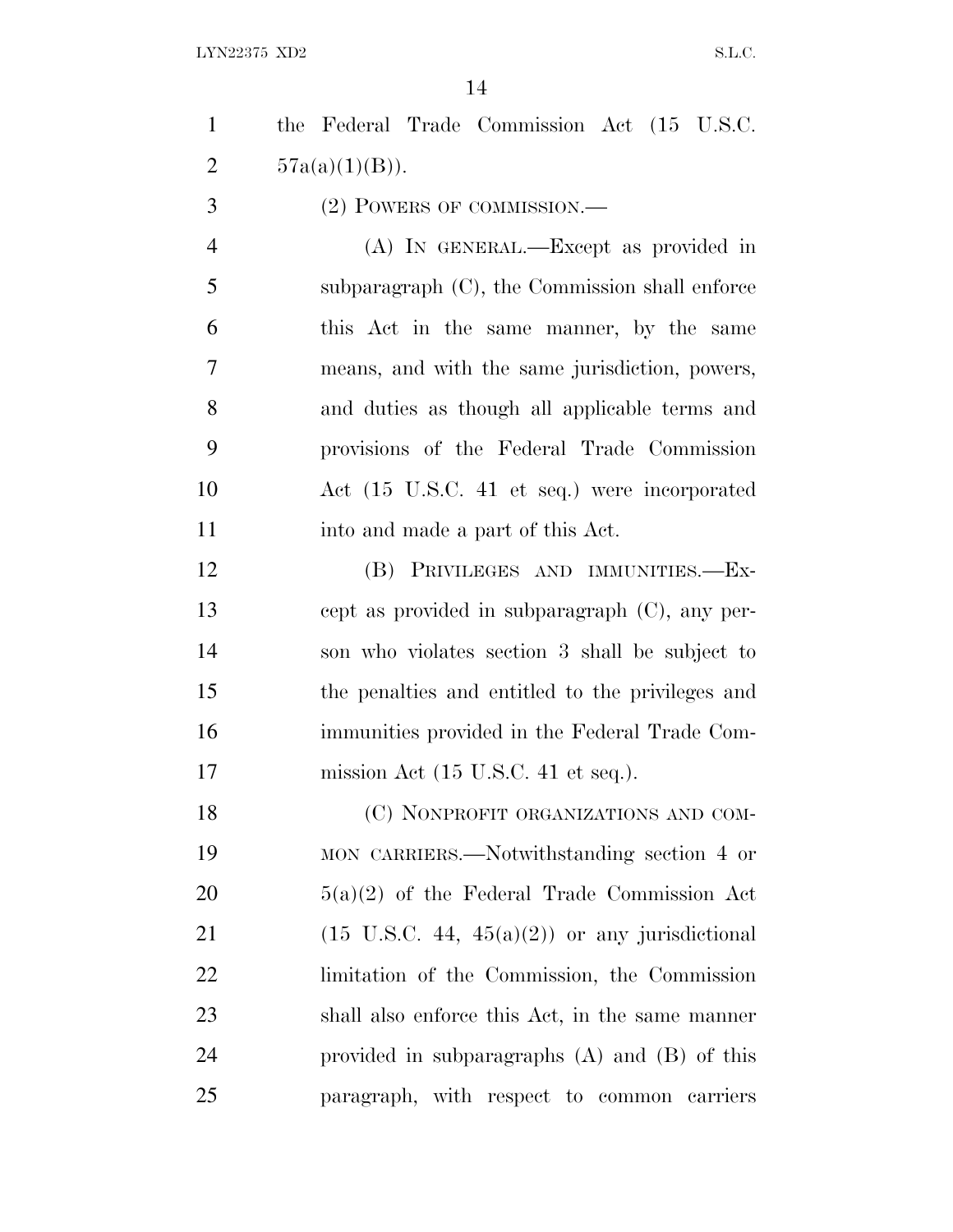| $\mathbf{1}$   | subject to the Communications Act of 1934 (47)               |
|----------------|--------------------------------------------------------------|
| $\overline{2}$ | U.S.C. $151$ et seq.).                                       |
| 3              | (D) FINES.—In assessing any fine for a                       |
| $\overline{4}$ | violation of this Act, the Commission shall con-             |
| 5              | sider each individual user affected by a violation           |
| 6              | of this Act as an individual violation.                      |
| 7              | (g) RELIANCE ON OPEN STANDARDS.—Any large                    |
| 8              | communications platform provider that establishes and        |
| 9              | maintains interoperability through an open standard es-      |
| 10             | tablished under subsection (c) shall be entitled to a rebut- |
| 11             | table presumption of providing access on fair, reasonable,   |
| 12             | and nondiscriminatory terms.                                 |
| 13             | (h) PREEMPTION.—The provisions of this Act shall             |
| 14             | preempt any State law only to the extent that such State     |
| 15             | law is inconsistent with the provisions of this Act.         |
| 16             | (i) EFFECTIVE DATE.—This Act shall take effect on            |
| 17             | the date on which the Commission promulgates regula-         |
| 18             | tions under subsection (a).                                  |
| 19             | SEC. 7. RELATION TO OTHER LAWS.                              |
| 20             | Nothing in this Act shall be construed to modify,            |
| 21             | limit, or supersede the operation of any privacy or security |
| 22             | provision in-                                                |
| 23             | $(1)$ section 552a of title 5, United States Code            |
| 24             | (commonly known as the "Privacy Act of 1974");               |
|                |                                                              |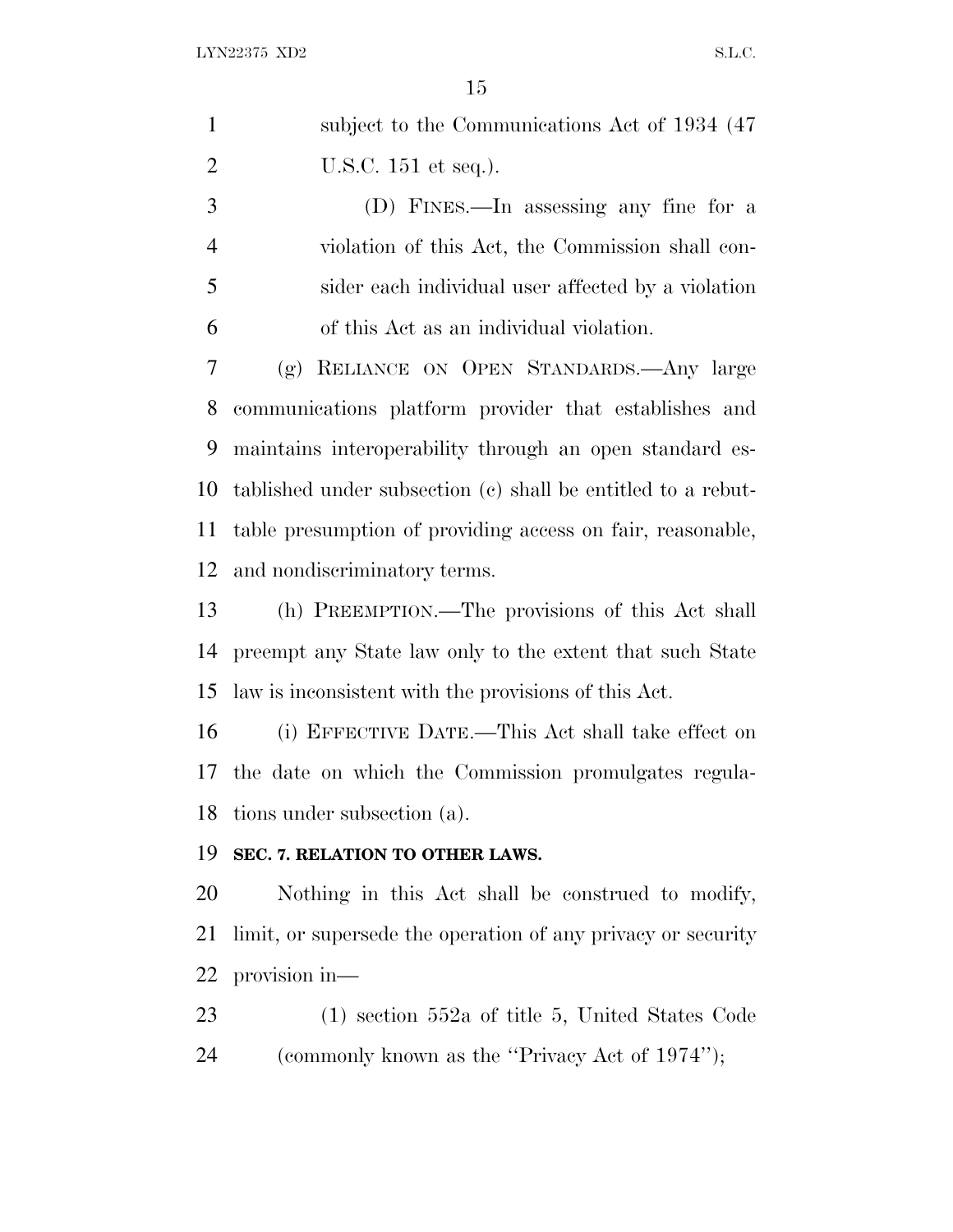| $\mathbf{1}$   | (2) the Right to Financial Privacy Act of 1978       |
|----------------|------------------------------------------------------|
| $\overline{2}$ | $(12 \text{ U.S.C. } 3401 \text{ et seq.});$         |
| 3              | (3) the Fair Credit Reporting Act (15 U.S.C.         |
| $\overline{4}$ | 1681 et seq.);                                       |
| 5              | (4) the Fair Debt Collection Practices Act (15)      |
| 6              | U.S.C. $1692$ et seq.);                              |
| 7              | (5) the Children's Online Privacy Protection         |
| 8              | Act of 1998 (15 U.S.C. 6501 et seq.);                |
| 9              | $(6)$ title V of the Gramm-Leach-Bliley Act $(15)$   |
| 10             | U.S.C. $6801$ et seq.);                              |
| 11             | $(7)$ chapters 119, 123, and 206 of title 18,        |
| 12             | United States Code;                                  |
| 13             | (8) section 444 of the General Education Provi-      |
| 14             | sions Act (20 U.S.C. 1232g) (commonly referred to    |
| 15             | as the "Family Educational Rights and Privacy Act    |
| 16             | of $1974$ ");                                        |
| 17             | $(9)$ section 445 of the General Education Provi-    |
| 18             | sions Act (20 U.S.C. 1232h);                         |
| 19             | $(10)$ the Privacy Protection Act of 1980 $(42)$     |
| 20             | U.S.C. 2000aa et seq.);                              |
| 21             | (11) the regulations promulgated under section       |
| 22             | $264(c)$ of the Health Insurance Portability and Ac- |
| 23             | countability Act of 1996 (42 U.S.C. 1320d–2 note),   |
| 24             | as those regulations relate to—                      |